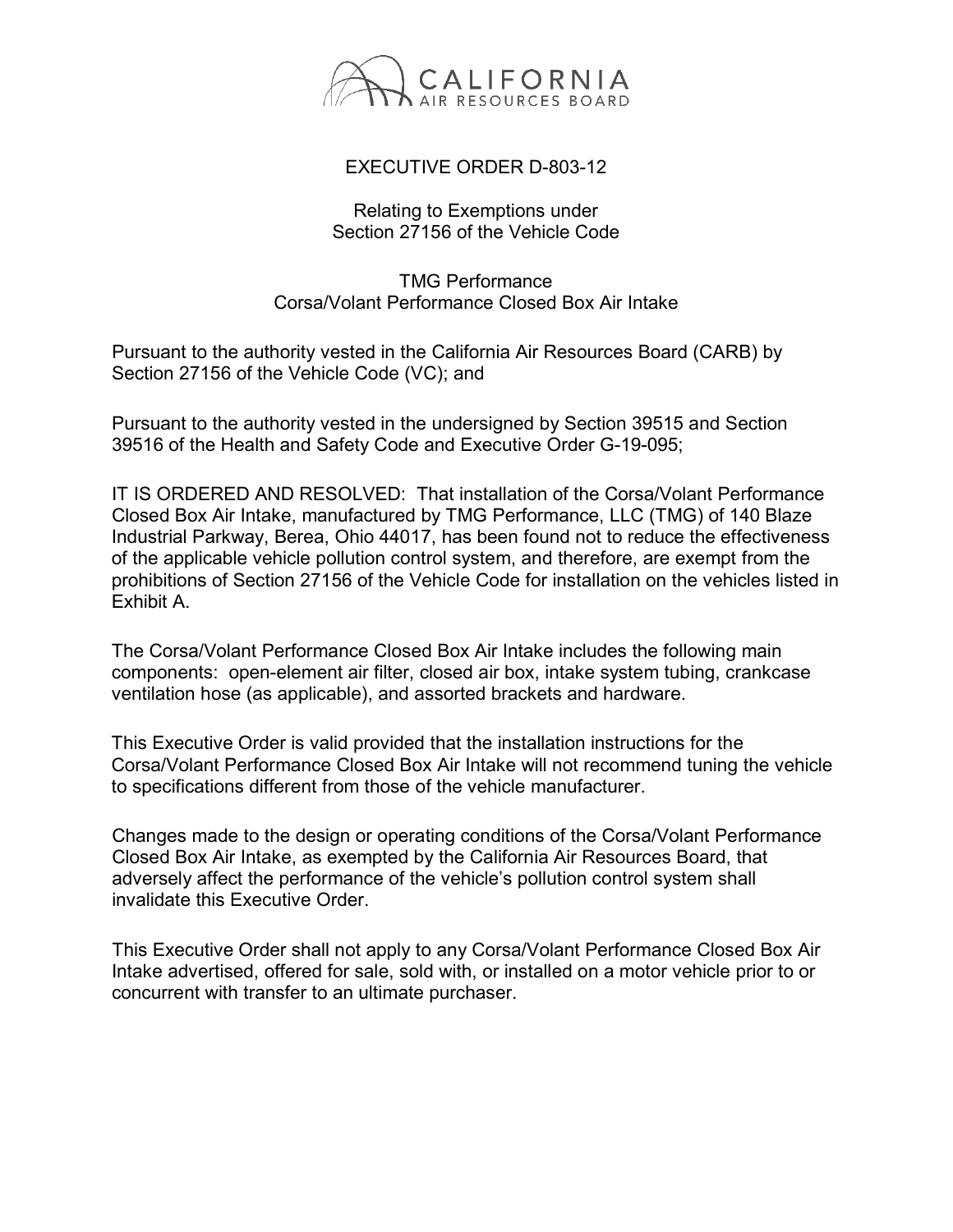Marketing of the Corsa/Volant Performance Closed Box Air Intake using an identification other than that shown in this Executive Order or for an application other than those listed in this Executive Order shall be prohibited unless prior approval is obtained from the California Air Resources Board.

This Executive Order does not constitute any opinion as to the effect the use of the Corsa/Volant Performance Closed Box Air Intake may have on any warranty either expressed or implied by the vehicle manufacturer.

Exemption of the Corsa/Volant Performance Closed Box Air Intake shall not be construed as an exemption to sell, offer for sale, or advertise any component of the system as individual devices.

This Executive Order is based on Cold-Start Federal Test Procedure test, Supplemental Federal Test Procedure test, and On-Board Diagnostic II System test previously conducted by TMG.

The California Air Resources Board reserves the right in the future to review this Executive Order and the exemption provided herein to assure that the exempted add-on or modified part continues to meet the standards and procedures of Title 13, California Code of Regulations, Section 2222 et seq. Further, If test results or other evidence provides the California Air Resources Board with reason to suspect that the Corsa/Volant Performance Closed Box Air Intake will affect the durability of emission control systems, TMG shall be required to submit durability data to show that the durability of vehicle emission control systems are not, in fact, affected and/or that the add-on or modified parts demonstrate adequate durability.

THIS EXECUTIVE ORDER DOES NOT CONSTITUTE A CERTIFICATION, ACCREDITATION, APPROVAL, OR ANY OTHER TYPE OF ENDORSEMENT BY THE CALIFORNIA AIR RESOURCES BOARD OF CLAIMS OF THE APPLICANT CONCERNING ANTI-POLLUTION BENEFITS OR ANY ALLEGED BENEFITS OF TMG'S CORSA/VOLANT PERFORMANCE CLOSED BOX AIR INTAKE.

No claim of any kind, such as "Approved by the California Air Resources Board," may be made with respect to the action taken herein in any advertising or other oral or written communication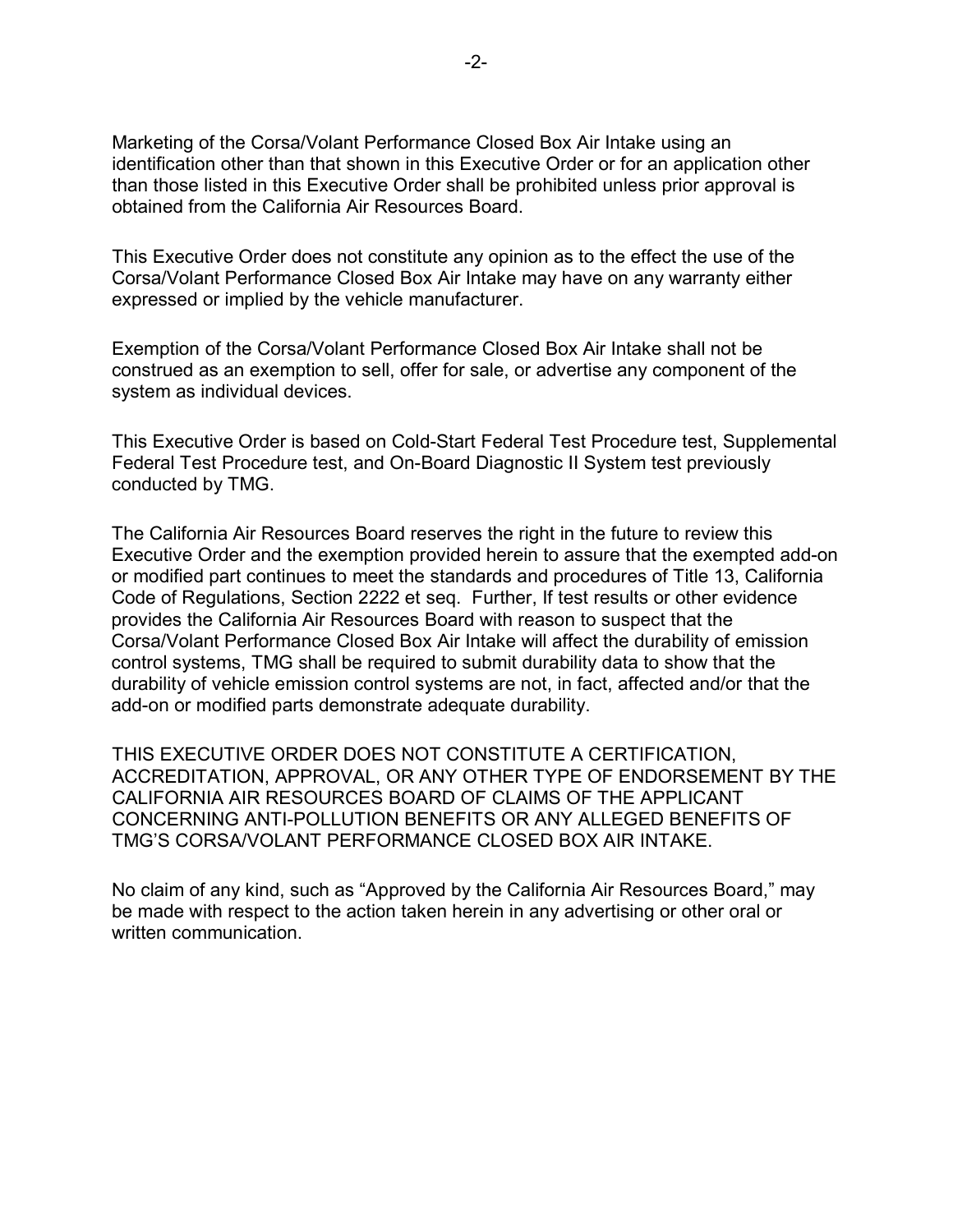Violation of any of the above conditions shall be grounds for revocation of this Executive Order. The Executive Order may be revoked only after a ten-day written notice of intention to revoke the Executive Order, in which period the holder of the Executive Order may request in writing a hearing to contest the proposed revocation. If a hearing is requested, it shall be held within ten days of receipt of the request and the Executive Order may not be revoked until a determination is made after a hearing that grounds for revocation exist.

Executed on this  $f_{\text{eff}}$  and  $f_{\text{eff}}$  day of November 2020.

Allen Lyons, Chief Emissions Certification and Compliance Division